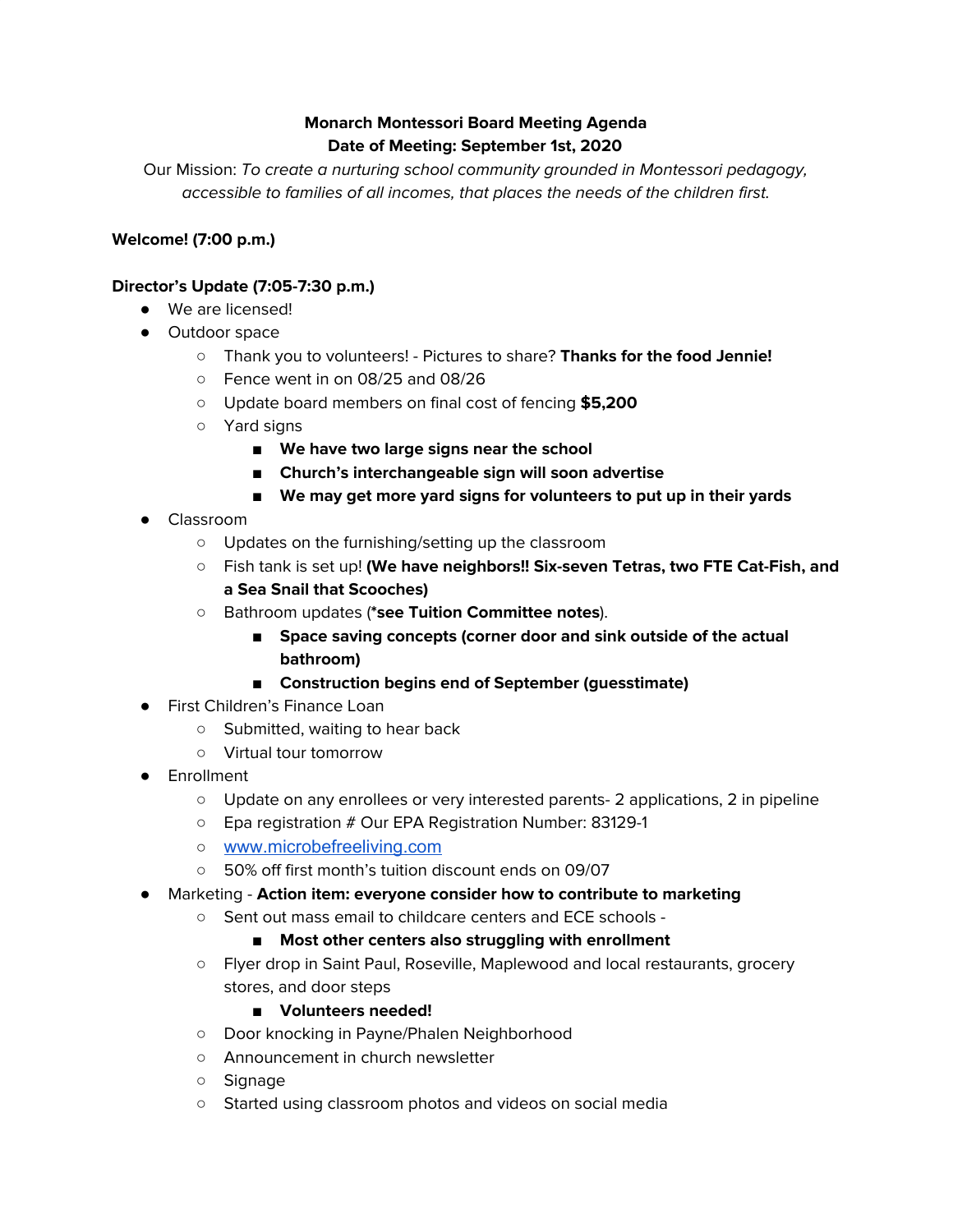- Find channels- employers of essential workers
	- **■ Action item: Maria will learn more about non-solicitation policies/ any other avenues for advertising**
- Gustavus Church is having a food truck fair this Sunday 09/06
	- **■ ACTION ITEM: Volunteers needed 11am- 7pm**
	- **■ Shift times could be 3 hrs**

### **Need-Based Scholarships for Children of Essential Workers - Julia (7:30-8:00 p.m.)**

- Per email circulated to board members on 08/26
- Donor is giving \$3,600/mo (until May 2021) for scholarships/tuition assistance
	- Covers full tuition for three students OR
	- Tuition assistance is determined by household income/number of children
		- Financial aid [calculator](https://docs.google.com/spreadsheets/d/170wwpf3AI_E9WPPqe2kR5f5DF4XqwPpdRaHVV32ee3k/edit#gid=0)
- How will this affect our [budget](https://docs.google.com/spreadsheets/d/1BWKBW2Et2SzeKdbPRtdr6YjsVuYaILN0HtWrcyRt3Zg/edit#gid=1667589895)?
- Tuition assistance and marketing:
	- First goal: pivot our customer marketing by reaching out to essential workers in the area who might need childcare.
	- Second goal: pivot our donor marketing by encouraging people to donate to Monarch's coronavirus emergency tuition fund--hopefully offer more than three students tuition assistance.

### **Marketing - Jennie (8:00-8:20 p.m.)**

- For customers/families
	- Complete initial customer discovery/figure out our channels for marketing to essential worker families
	- Network with different companies, employers of essential workers, etc. to see if we can market directly to their employees
		- Hospitals, clinics, educators, etc.
		- **■ Action item: Maria reach out to MN COVID Sitters**
	- Promote awareness
		- Julia potentially writing blog post on Monarch's website
		- Changing website to emphasize this program big/bold banner on landing page.
		- Emphasizing on social media this program
		- Reach out to local news organizations to see if they would be interested in running this as a story
			- Quinn (Julia's brother) will be sending out a mass email- DONE
- For donors/fundraising
	- We believe more people will be inspired to donate to Monarch if they believe their dollars would be used to assist with essential workers' childcare needs.
		- Pivot the goal for the online silent auction fundraiser and advertise that the funds will be used for tuition assistance.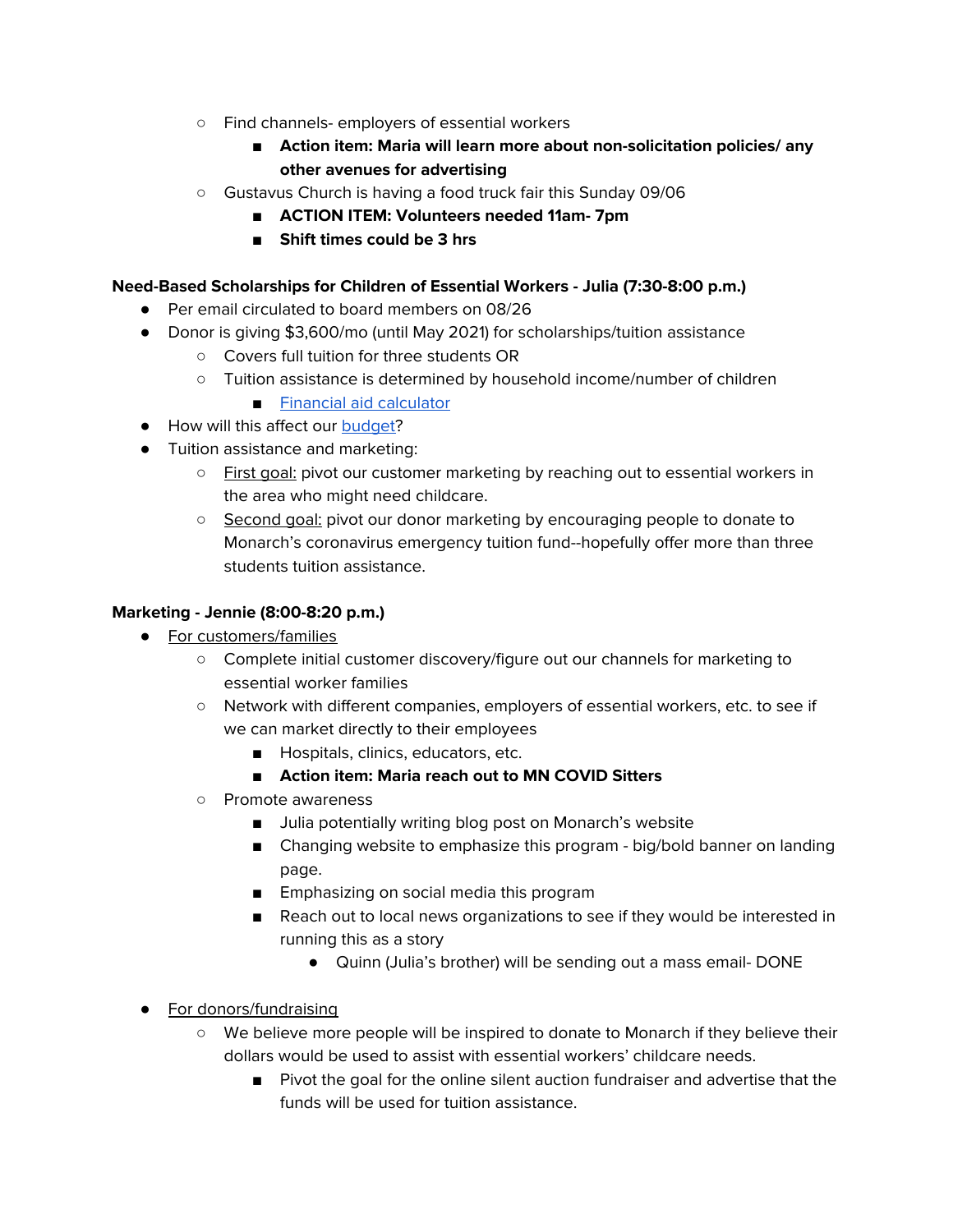- Utilize additional crowdfunding platforms to help with getting additional funds.
	- Especially GiveMN -- Give to the Max Day is approaching
- As mentioned above, reach out to news organizations and include information about donating.
- Create a separate page on the website discussing the program?
- Advertise this information on social media

# **Fundraiser Committee Update: (8:20-8:40 p.m.)**

- Online silent auction
- **● We have about 30 items**
- **● Prepared to launch as soon as one week (perhaps 09/17)**
- **● Action item: We could use more items donated**

# **Tuition Committee Update: (8:40-8:45 p.m.)**

- Determine a time to meet about
	- New tuition assistance program
	- Sibling discount rate

# **Hiring Committee Update: (8:50-8:55 p.m.)**

- In conjunction with bathroom installation, **Julia**, does the hiring committee need to convene to hire a bathroom shuttler?
	- **○ Theresa Kallmes has volunteered; Theresa's friend will sub; Kirsten Benton volunteers for periodic assist; Assistant Teacher Lori has volunteered to begin the year early to assist, paid, as shuttler**

# **Background Checks Reminder (8:55-9:00 p.m.)**

- Jennie uploaded instructions to Google Drive
	- DHS [Background](https://docs.google.com/document/d/1KgRHXy9jrSUyIH521b9LufPG9c9it47LDLM_-BF8pQY/edit) Application How-To Guide
	- **○ Action item: Everyone must complete their background check**

# **Volunteer opportunities (9:00-9:10 p.m.)**

- Thank you letters
	- Maria has completed
	- **■ Action item: remaining addresses needed from Julia**
- Review any upcoming volunteer opportunities as we prepare for opening the classroom.

# **Review Action Items and Adjourn (9:10-9:15 p.m.)**

# **Action Items:**

*●* Review [employment](https://docs.google.com/document/d/1xRRmud6jhIVyvLmFNdZGQBetCQaduc3TSgVApp4Mh8Y/edit?usp=sharing) contract for Julia